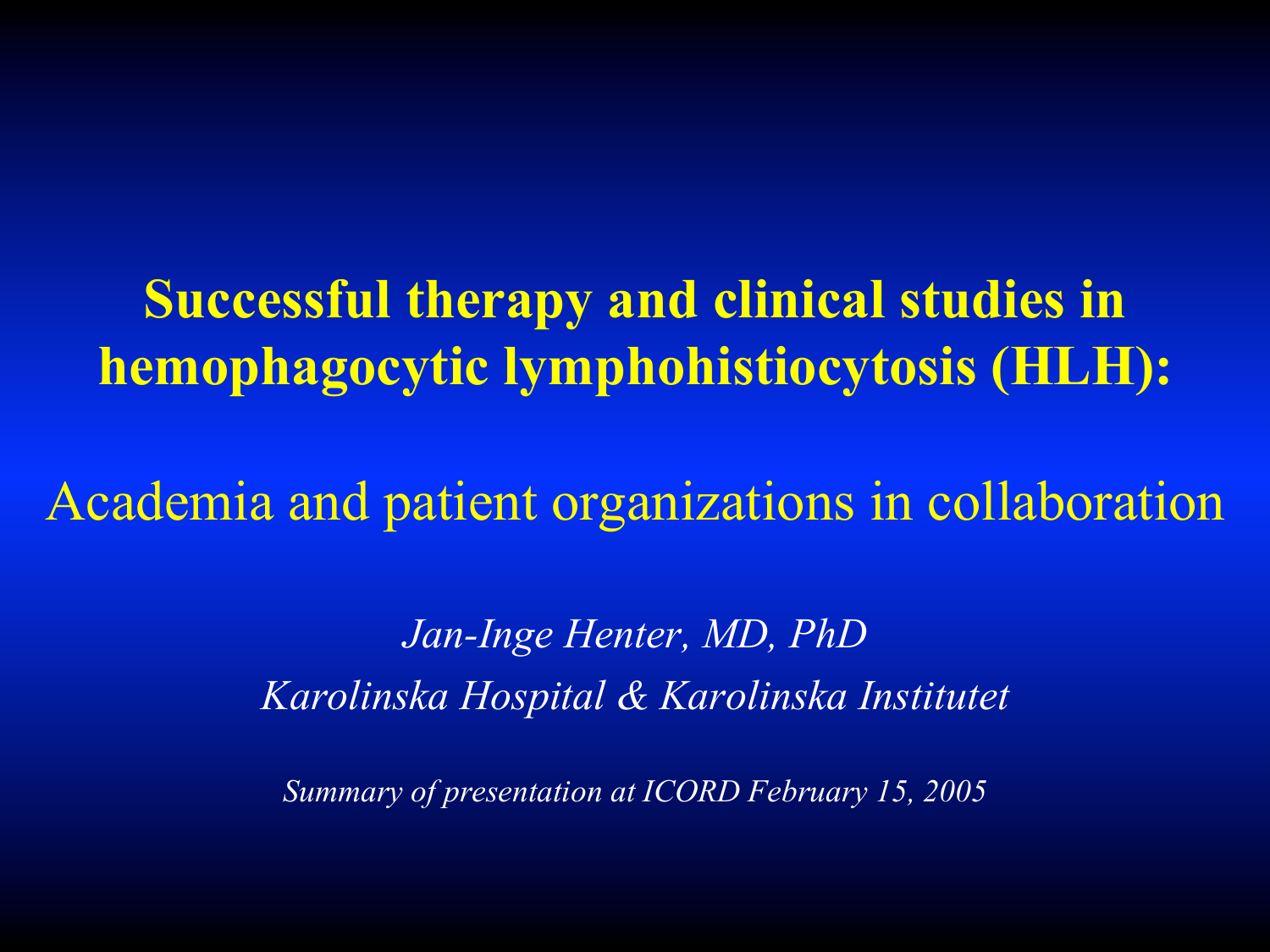#### Basic HLH Information

• There is a familial form and a secondary form.

#### • **The familial form:**

- Onset usually in infancy, or early childhood
- Autosomal recessive
- Often rapidly fatal if untreated
- $-$  Incidence  $= 2:100.000$  live born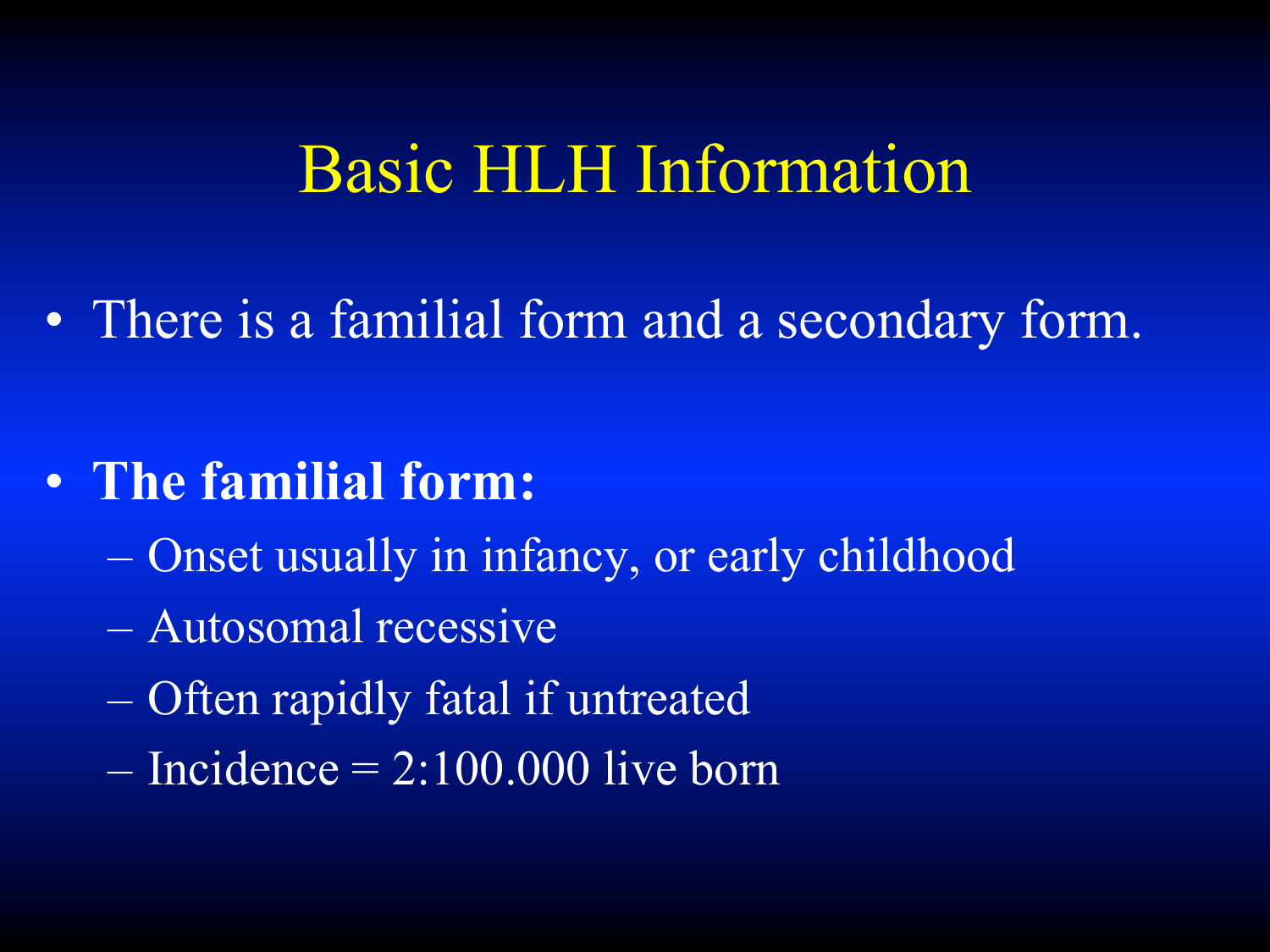#### 20 years ago

#### • **All children died**

- $-$  Median survival time  $= 1-2$  months after diagnosis
- Many children had the correct diagnosis only after death

#### • Biological **understanding was limited**

– The mechanisms causing the disease - totally unknown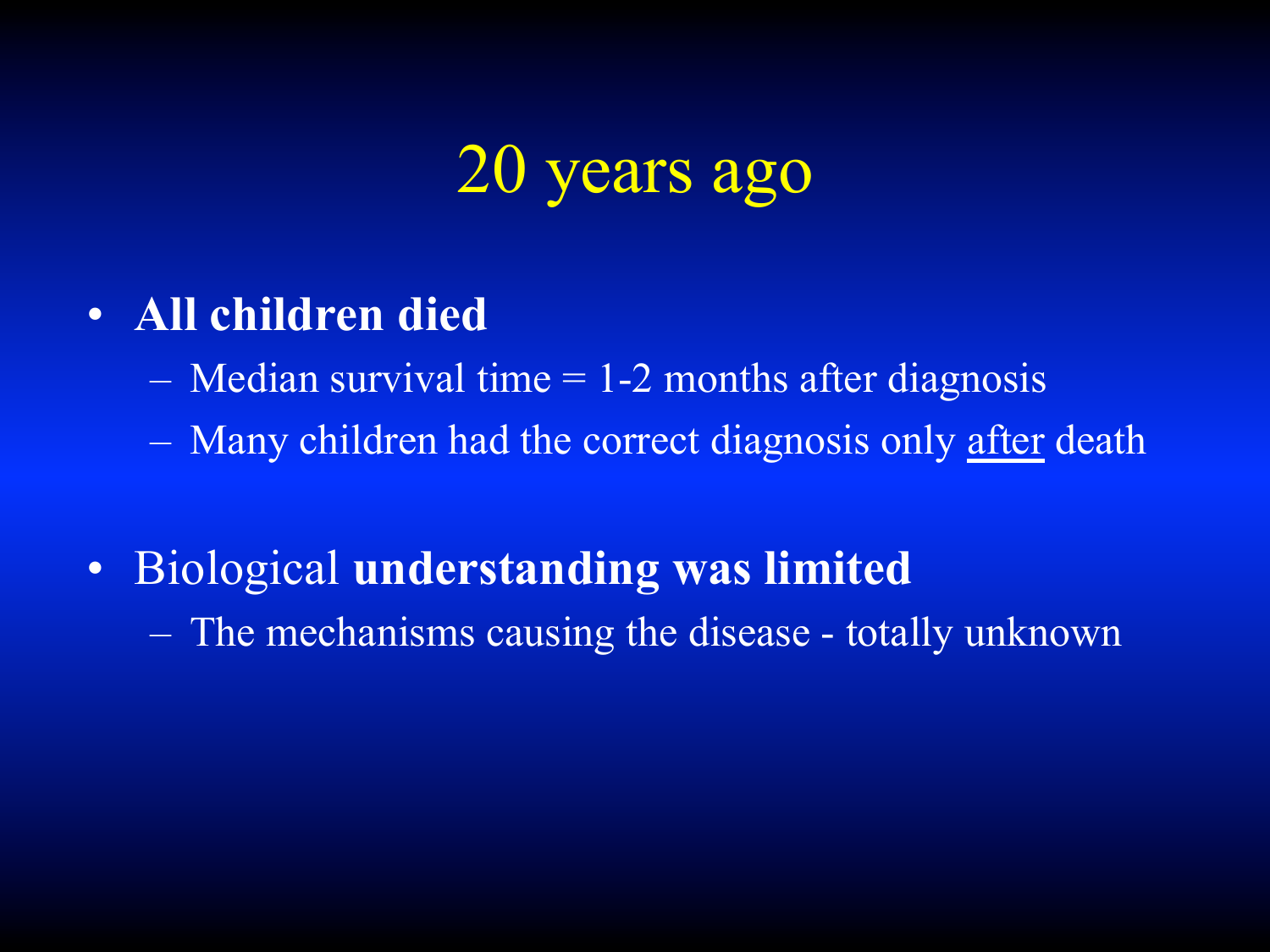# Some questions initially asked …

- Can we define how to make the diagnosis?
- Can it be treated?
- Can it be cured?
- Can we find out what causes the symptoms?
- Can we find the underlying cause?
- Can we learn something about healthy humans?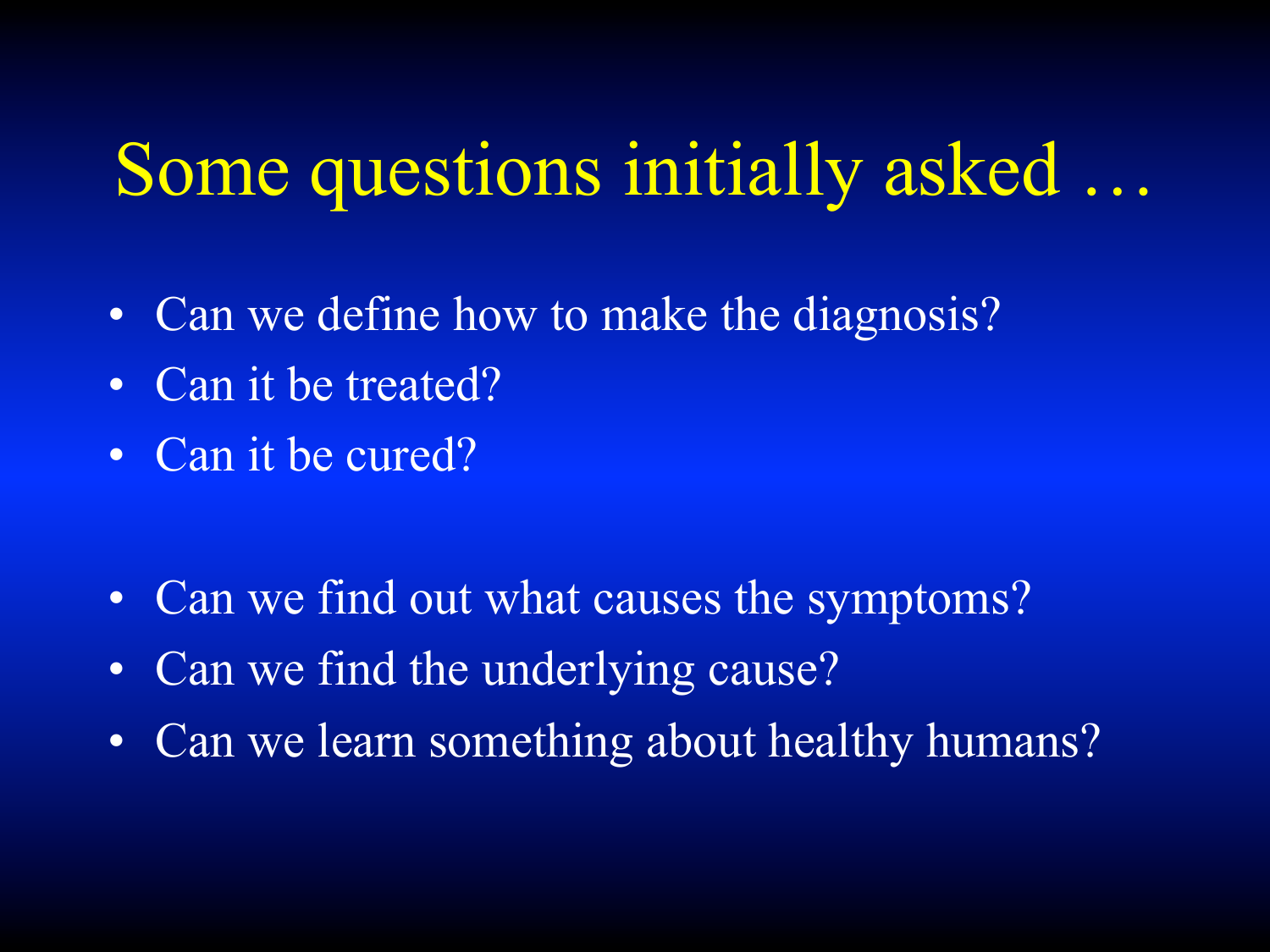# One Way to Move Forward = International Collaboration



The Histiocyte Society, initiated 1985 - 20 years ago, mainly covers two Rare Diseases:

- Langerhans Cell Histiocytosis (LCH)
- Hemophagocytic Lymphohistiocytosis (HLH)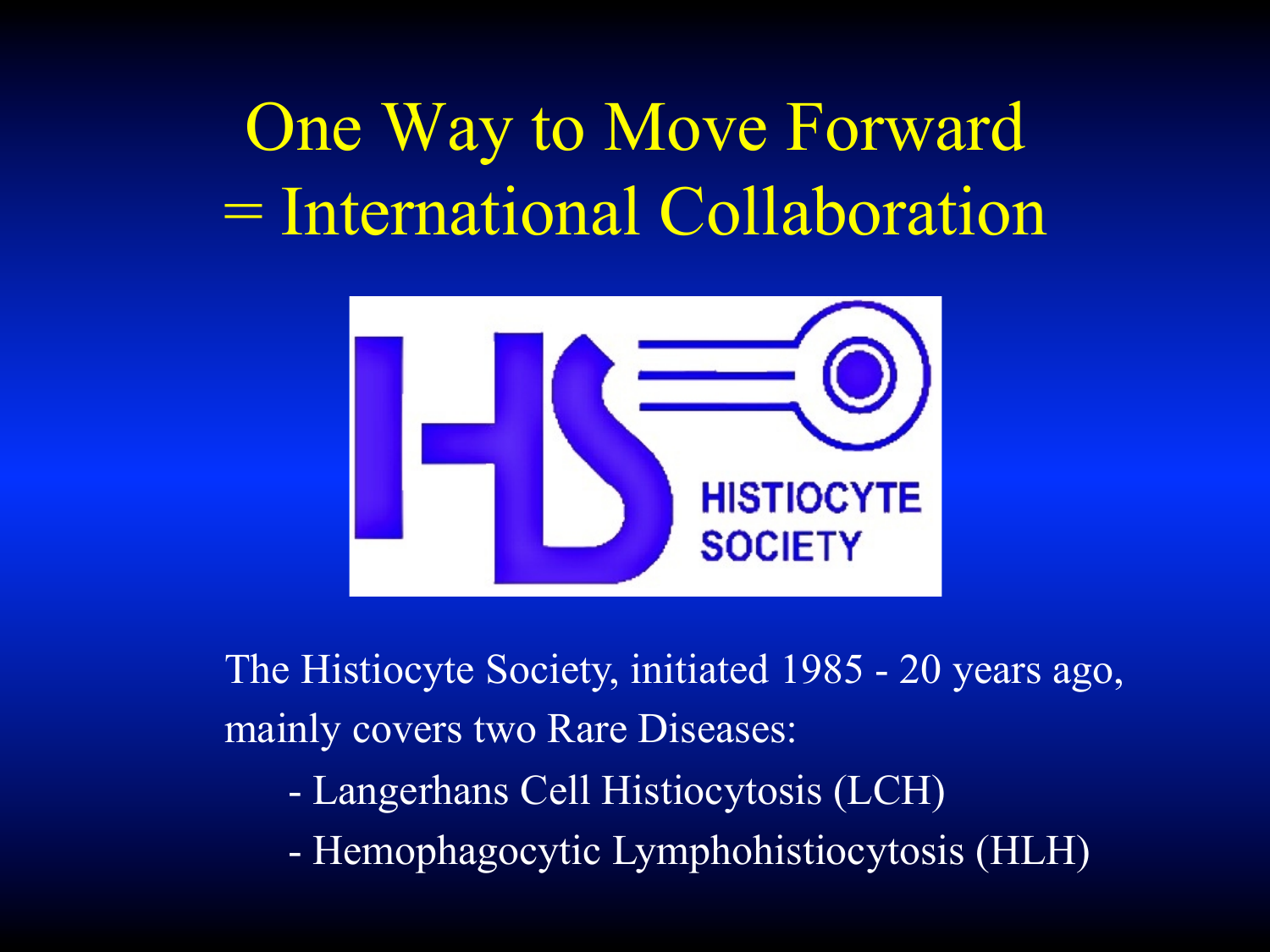

# Goals of the Histiocyte Society

- Promote communication and exchange of ideas (1985-)
	- Annual Meetings, Study Groups
	- Physicians representing >20 countries at last Annual Meeting
- Promote research and education
	- Scientific Committee, Education Committee



- Promote Clinical Studies (on these rare diseases)
	- Presently 4 studies are open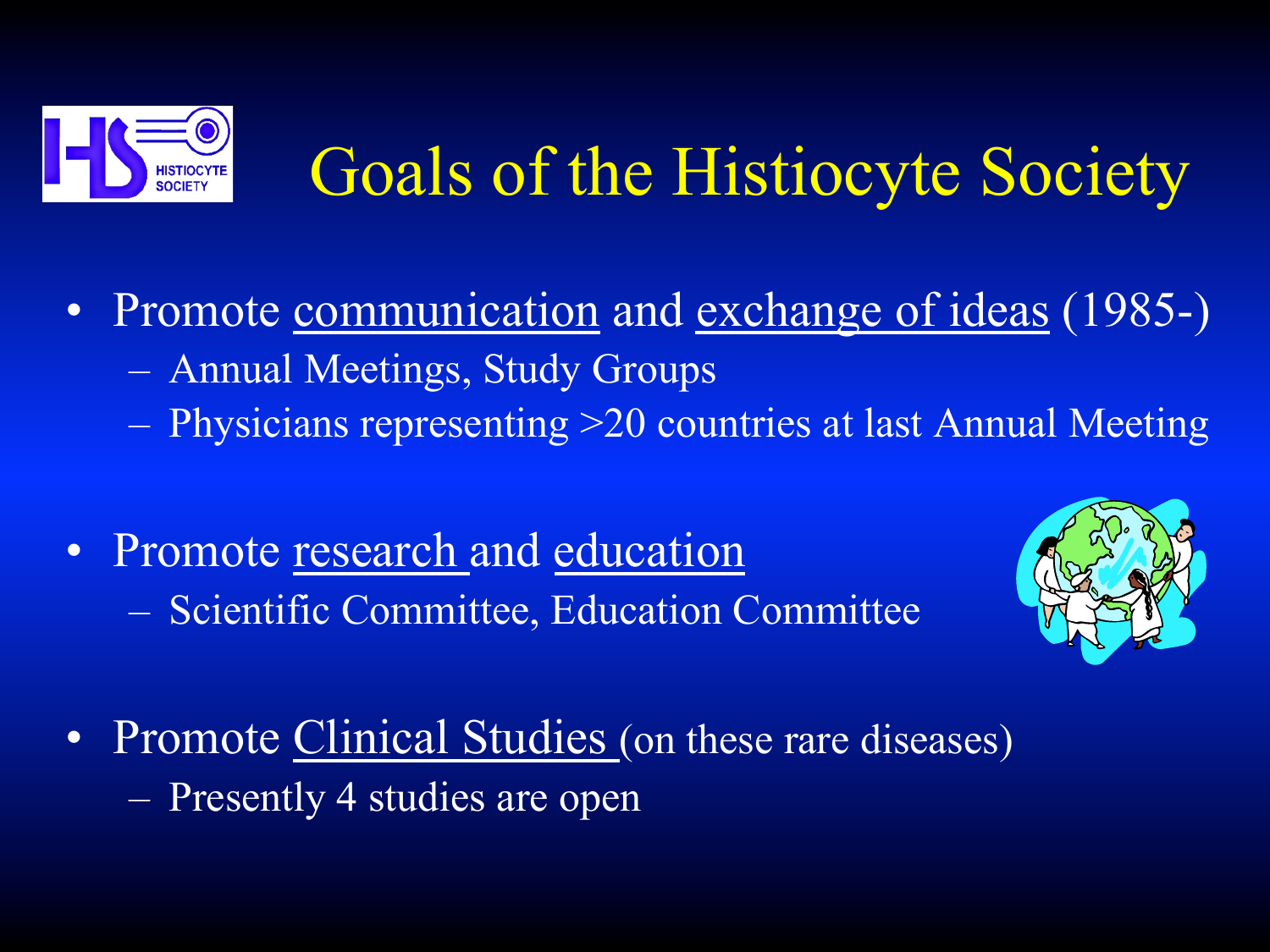### The Histiocytosis Association of America (Parent/patient organisation)

- Created in 1986 by two parents (a partnership of patients, families, physicians, and friends)
	- To promote research aiming for improving cure
	- To support patients and their families.
	- To promote education related to the histiocytoses
- More than 5,000 persons are registered members
- Over 80 research projects have been funded
- Serves as administrative office for the Histiocyte Society (allows parents access to the most recent advances)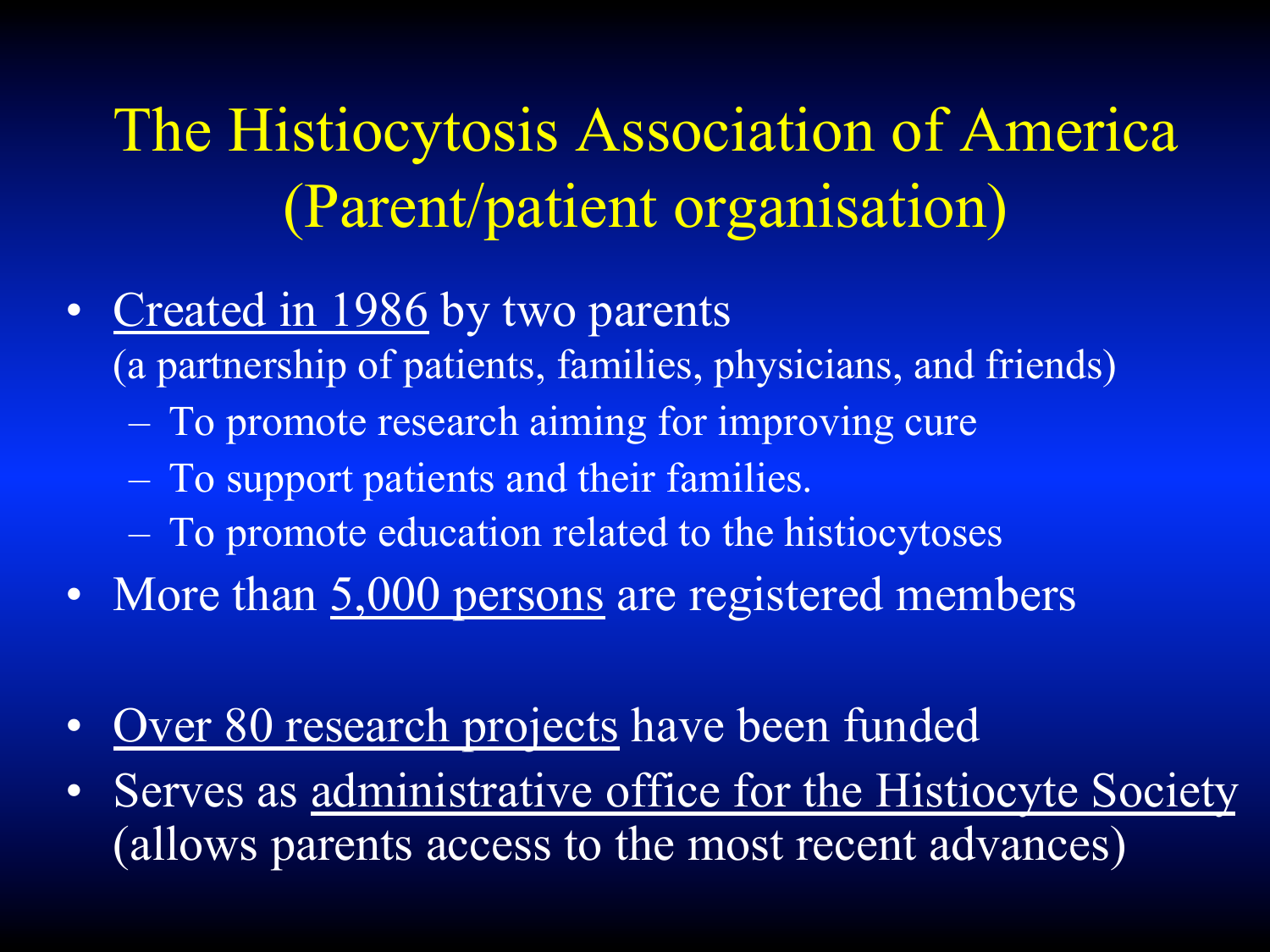### Other Supporting Parent groups

#### • Argentina Belgium

- 
- 
- Greece Italy
- 
- Portugal Sweden
- 

• Brazil Canada • France Germany • Japan The Netherlands

• Turkey United Kingdom

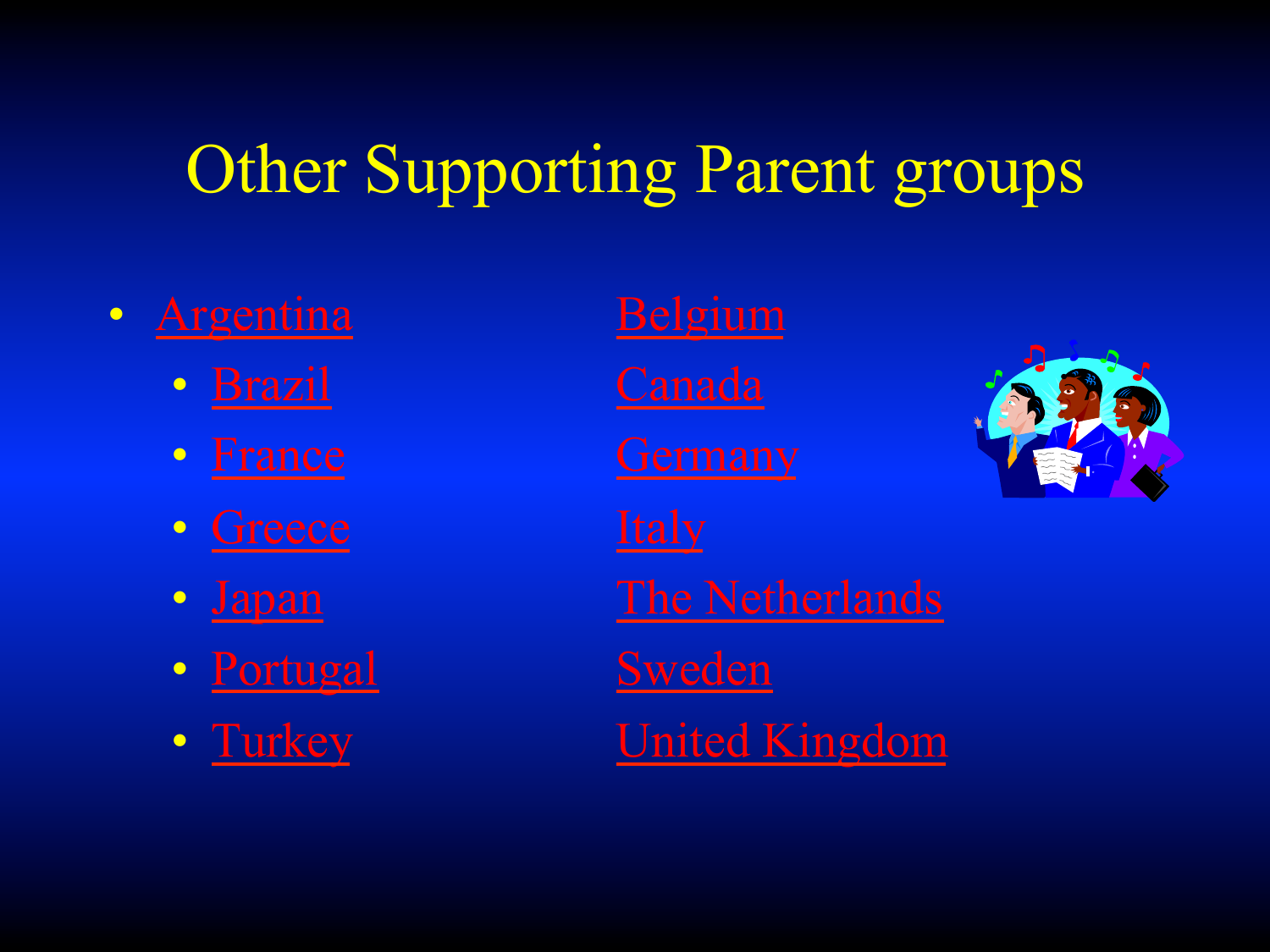## HLH - Diagnostic Guidelines 1991

- A common definition A common language
	- Fever
	- Splenomegaly
	- Cytopenia (≥ 2 lineages) (Hb <90 g/L, ANC <1, platelets <100)
	- Hypertriglyceridemia or Hypofibrinogenemia
	- Hemophagocytosis

Henter et al, Semin Oncol 1991; 18: 29-33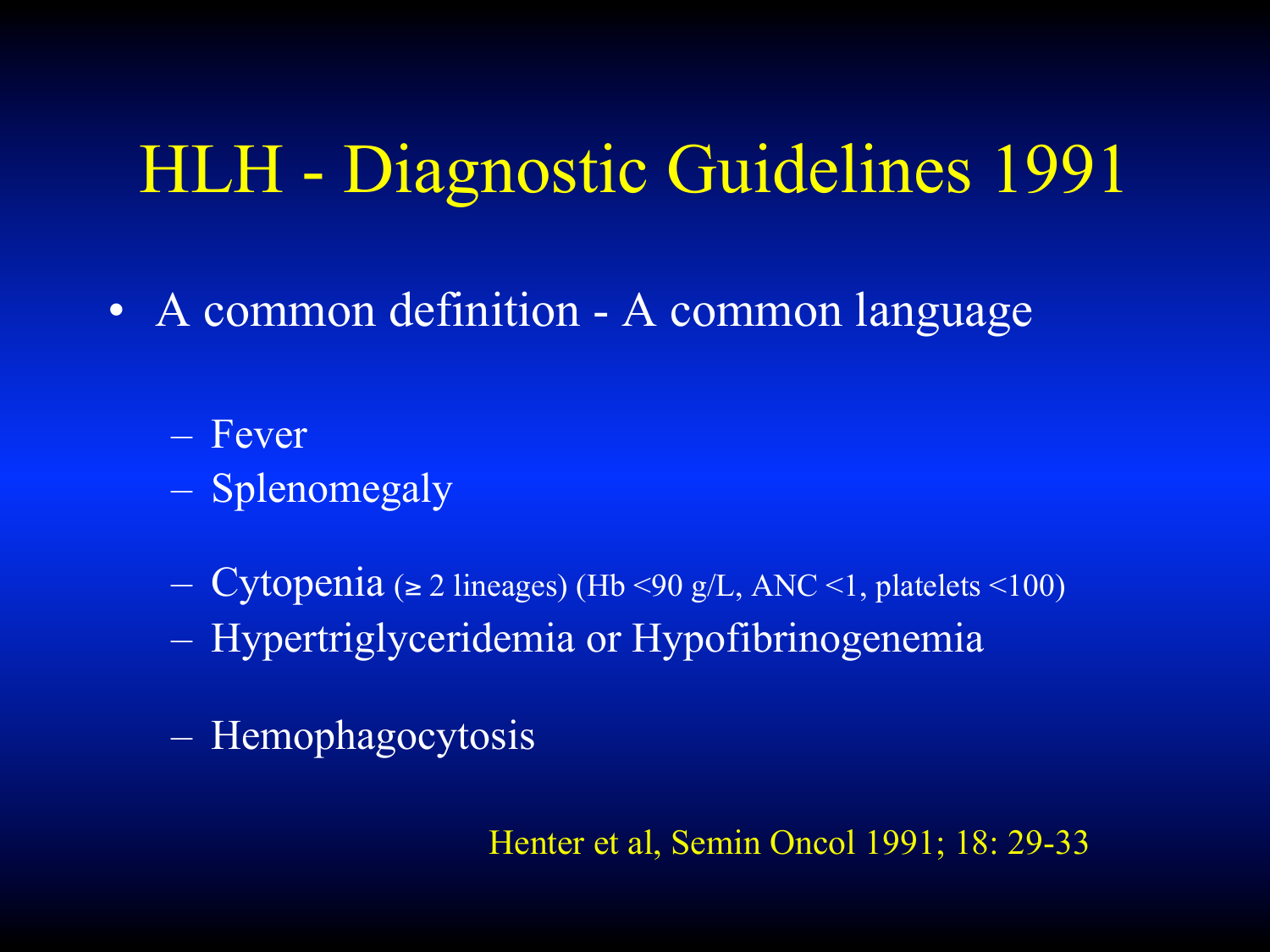# The 1st International Treatment Study **HLH-94**

Histiocyte Society

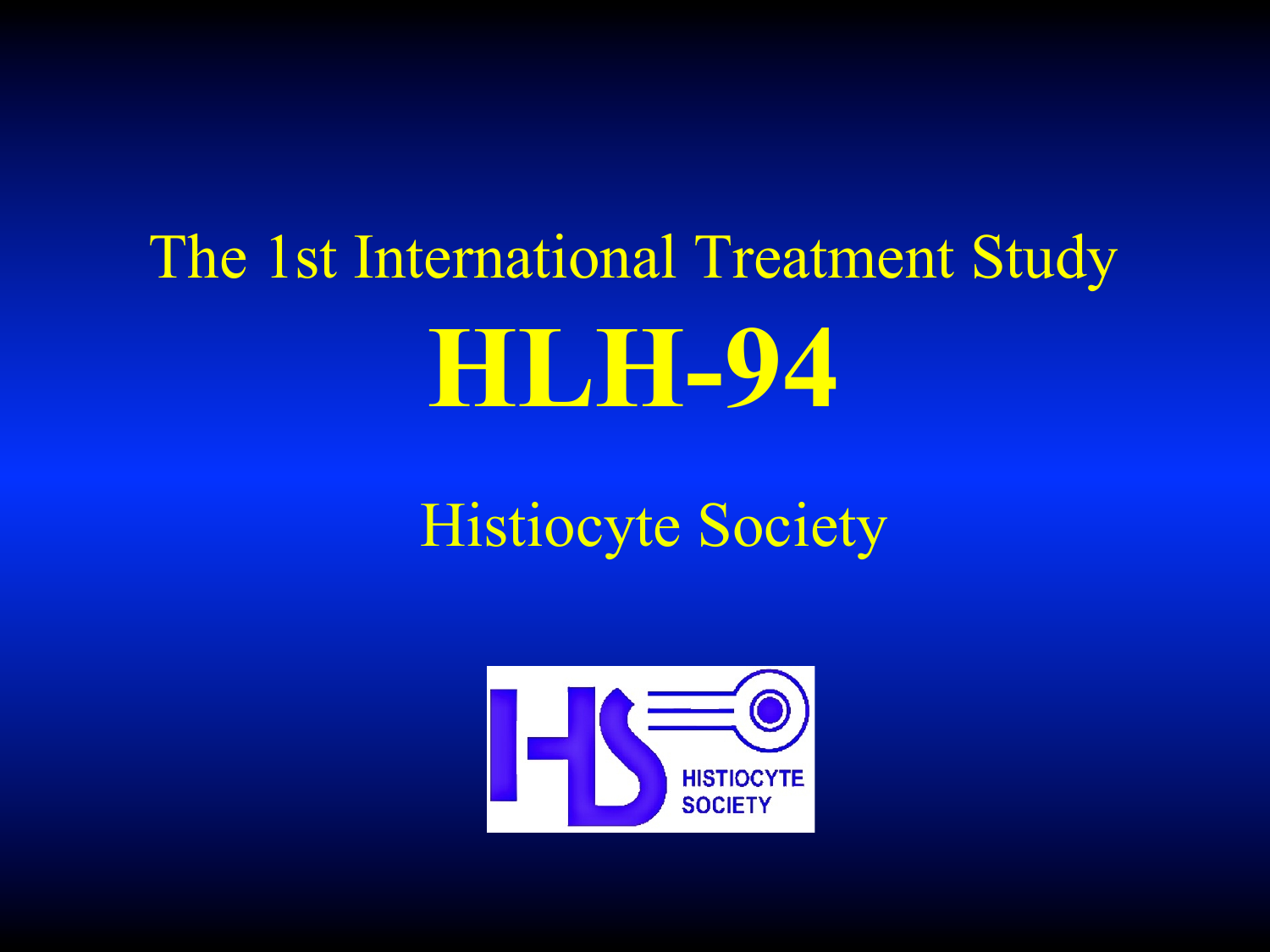# The 2nd International Treatment Study **HLH-2004 Histiocyte Society**

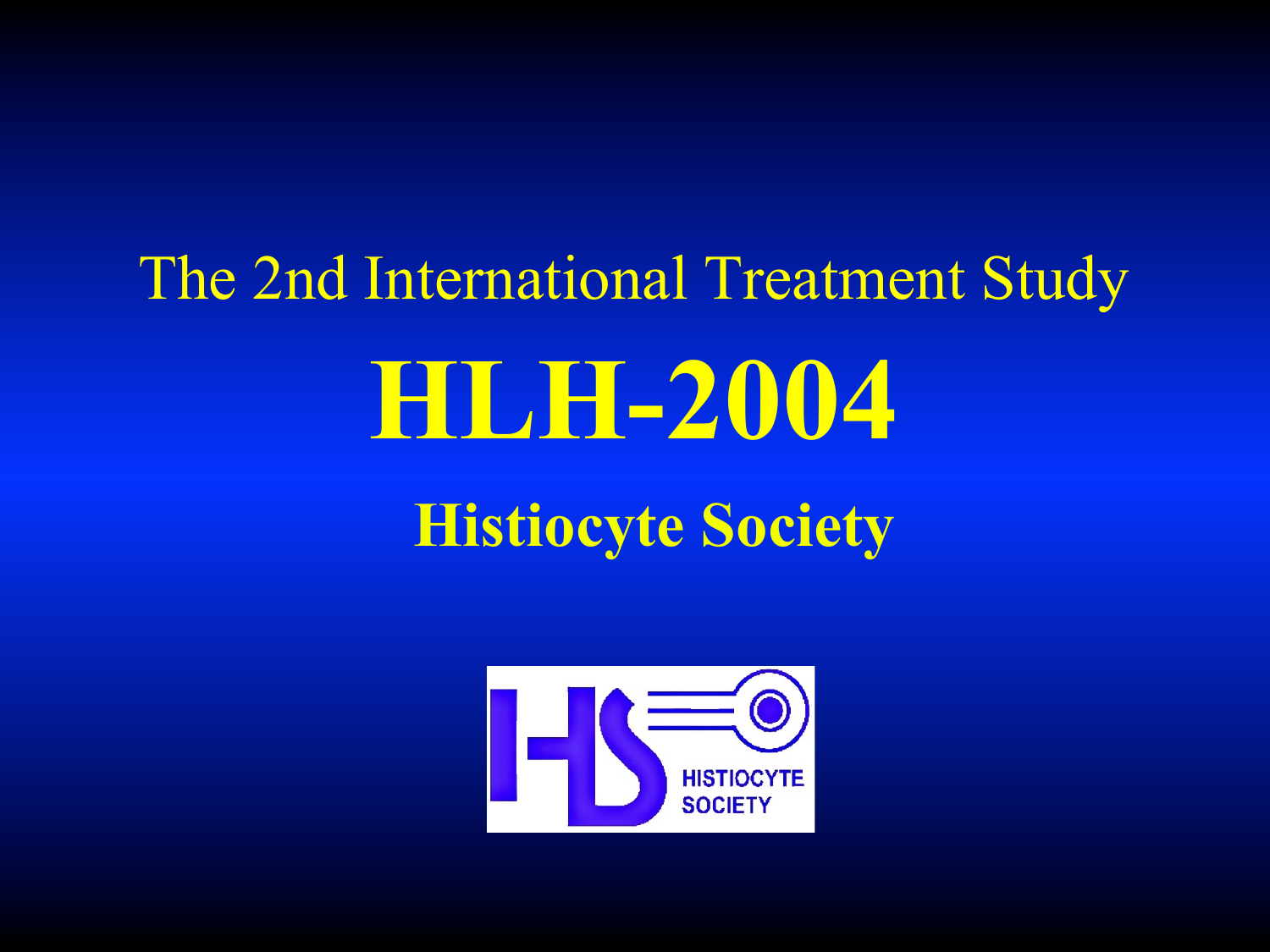# Disease Mechanisms and Genes

- Genes causing HLH have been found
	- Rapid and exact diagnosis
	- Prenatal diagnosis
	- Early therapy
		- Better survival
		- Fewer complications
- Deficient "programmed cell death"

– HLH can learn us about normal immun-regulation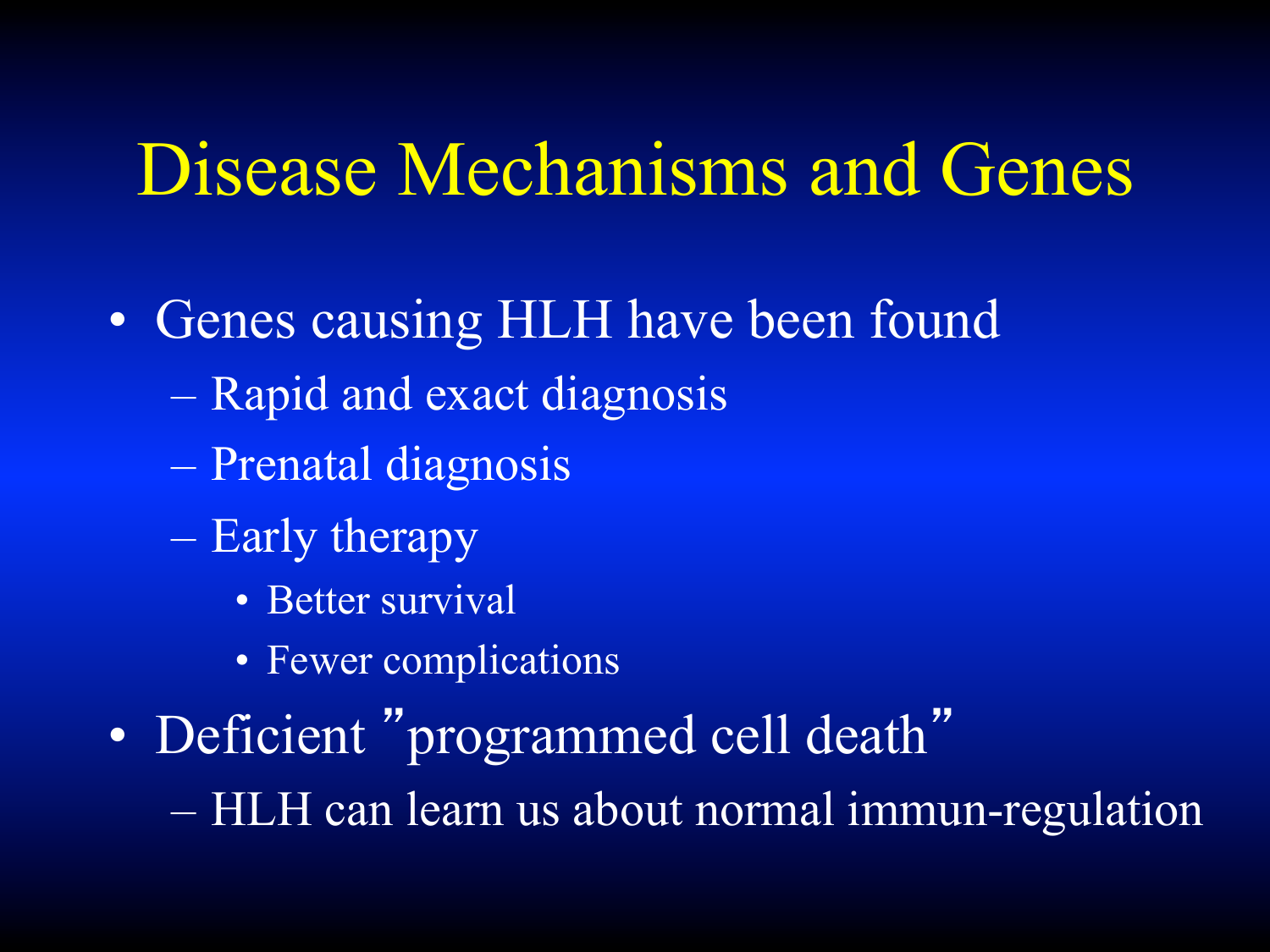## Questions asked…and answered

- Can we define how to make the diagnosis? YES • Can it be treated? YES • Can it be cured? YES
- Can we find out what causes the symptoms? YES
- Can we find the underlying cause? YES
- Can we learn something about normal humans? YES